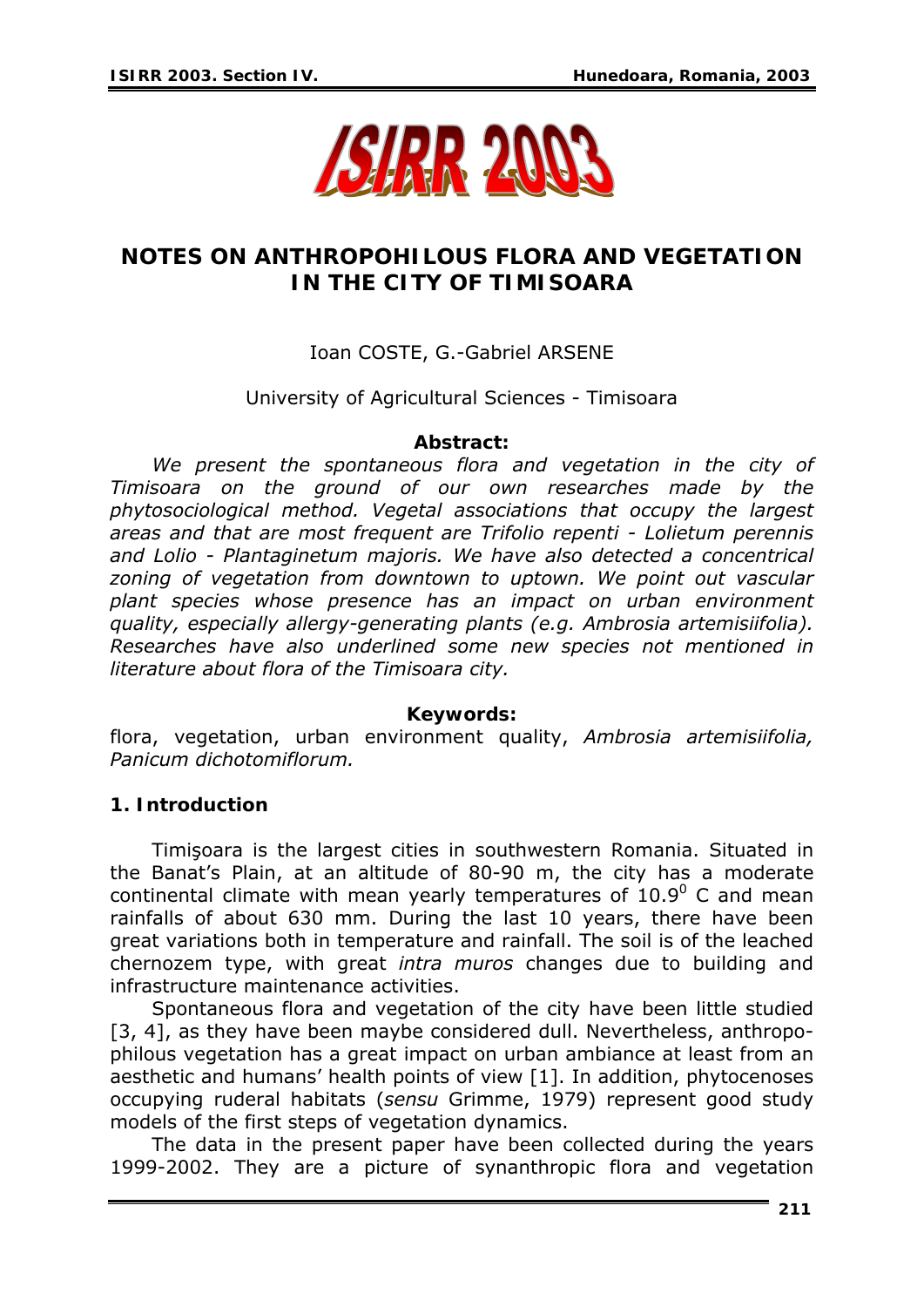biodiversity and offer good hints for occasional maintenance measures of the urban environment.

#### **2. Material and Methods**

Field research was done on spontaneous phytocenoses in the following types of stations: lanes, roadsides, ditch sides, spaces between roads and sidewalks, slopes, railway and tramway roads, un-worked lawns. According to urban subsystem classifications [8], the areas we surveyed are mainly within the following subsystems:

- grouped buildings, characteristic of the first half of the  $20<sup>th</sup>$ ;
- industrial and warehousing sites, with different buildings and facilities separate by relatively wide spaces;
- residential areas.

The floral compendium was defined by marking species we came across in the different tras-sections but also by reuniting all the species we met in the field.

Vegetation study was done with the method og phytosociological land survey [2]. The main features of the method we apllied are:

- variable size of samples (2-100 m<sup>2</sup>), due to field conditions;
- awarding each species an abundance-dominance grade according to the Braun-Blanquet scale (1964), from  $H +$ " to  $H$ , 5" and a local frequency grade on a scale from  $.1$ " to  $.5$ ";
- average height and general coverage of the vegetal cover (visual assessments in %);
- land survey data were gathered in phytosociological synthetic tables.

Vegetation units were identified according to Sanda *et al*. [7] system on the ground of processing with the help of the 105 relévés.

### **3. Flora compendium**

*Urticaceae - Urtica dioica* L., *Urtica urens* L.; *Polygonaceae - Fallopia convolvulus* (L.) A. S. Löve. *Polygonum aviculare* L., *Polygonum hydropiper* L., *Polygonum lapathifolium* L., *Polygonum persicaria* L., *Reynoutria japonica* Houtt., *Rumex acetosella* L., Rumex crispus L., *Rumex obtusifolius* L.; *Cannabaceae - Humulus lupulus* L.; *Amaranthaceae - Amaranthus retroflexus* L.; *Chenopodiaceae - Atriplex patula* L., *Atriplex tatarica* L., *Bassia scoparia* (L.) A. J. Scott, *Chenopodium album* L., *Chenopodium hybridum* L., *Chenopodium murale*  L., *Chenopodium polyspermum* L.; *Portulacaceae - Portulaca oleracea* L.; *Caryophyllaceae - Arenaria serpyllifolia* L., *Cera,stium arvense* L., *Cerastium glomeratum* Thuill, *Saponaria officinalis* L., *Silene alba* (Mill.) E. H. L. Krause, *Stellaria media* (L.) Vill.; *Ranunculaceae -Ranunculus arvensis* L., *Ranunculus ficaria* L., *Ranunculus repens* L., *Ranunculus sardous* Crantz; *Aristolochiaceae - Aristolochia clematitis* L.; *Papaveraceae -Chelidonium majus* L., *Papaver rhoeas* L.; *Fumaricaceae - Fumaria officinalis* L., *Fumaria schleicheri* Soy-Will.;

**212**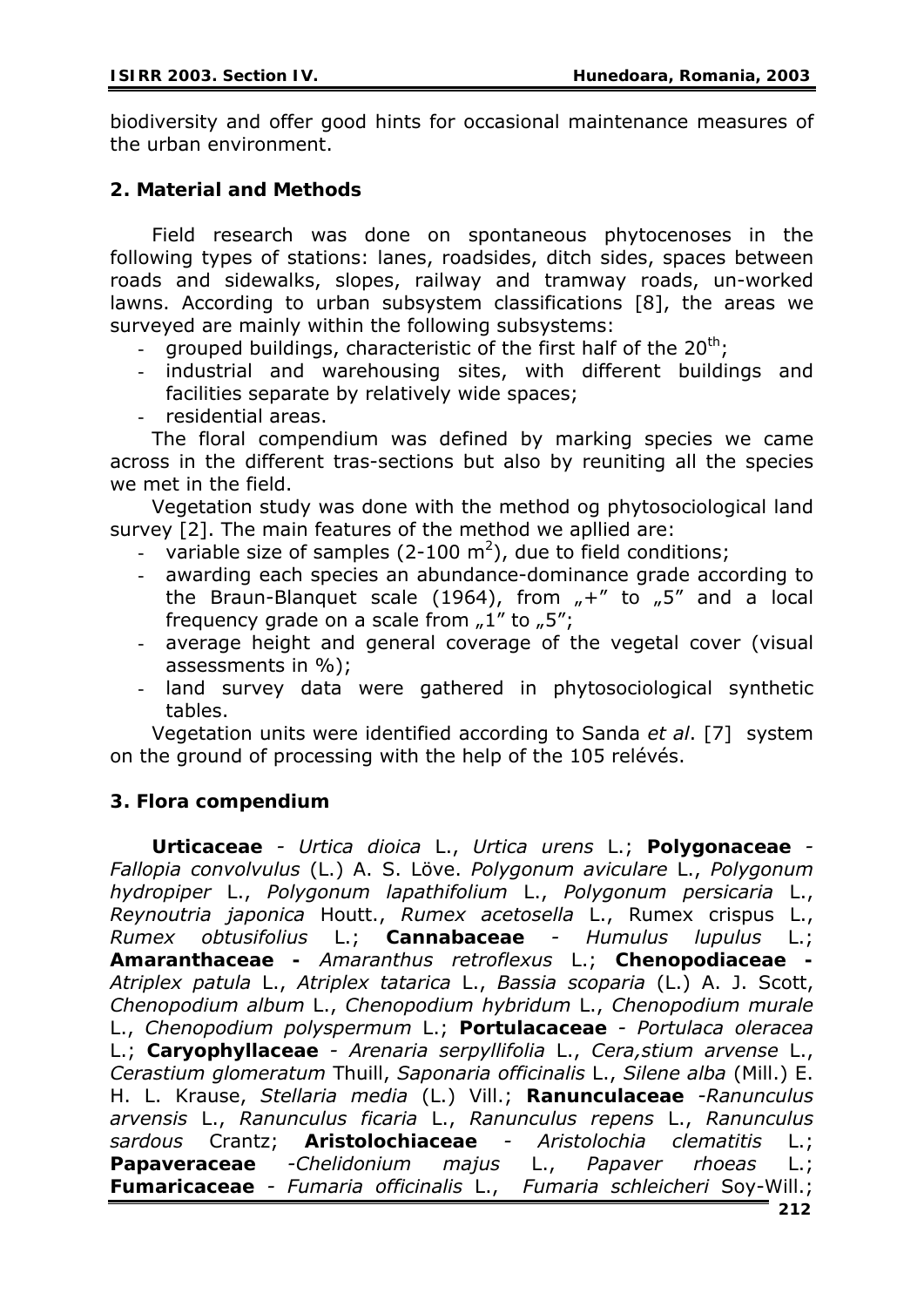*Brassicaceae - Alliaria petiolata* (M. Bieb.) Cavara & Grande, *Arabidopsis thaliana* (L.) Heynh., *Armoracia rusticana* P. Gaertn., B. Mey & Schreb., *Berteroa incana* (L.) DC., *Capsella bursa-pastoris* (L.) Medik., *Cardaria draba* (L.) Desv., *Descurainia sophia* (L.) Webb. ex Prantl, *Diplotaxis muralis* (L.) DC., *Erophila verna* (L.) Chevall., *Lepidium ruderale* L., *Myagrum perfoliatum* L., *Raphanus raphanistrum* L., *Rorippa austriaca*  (Crantz) Besser, *Rorippa sylvestris* (L.) Besser, *Sinapis arvensis* L., *Sisymbrium orientale* L., *Thlaspi arvense* L., *Thlaspi perfoliatum* L.; *Resedaceae - Reseda lutea* L.; *Violaceae - Viola arvensis* Murray, *Viola elatior* Fr., *Viola odorata* L.; *Rosaceae - Geum urbanum* L., *Potentilla anserina* L., *Potentilla argentea* L., *Potentilla reptans* L., *Prunus cerasifera*  Ehrh., *Prunus spinosa* L., *Rosa canina* L., *Rubus caesius* L., *Fabaceae - Astragalus glycyphyllos* L., *Coronilla varia* L., *Lathyrus sativus* L., *Lathyrus tuberosus* L., *Lotus corniculatus* L., *Medicago lupulina* L., *Medicago sativa* L., *Medicago sativa* L. subsp. *falcata* (L.) Arcang., *Melilotus alba* Medik., *Melilotus officinalis* (L.) Pall., *Robinia pseudacacia* L., *Trifolium arvense* L., *Trifolium campestre* Schreb., *Trifolium pratense* L., *Trifolium repens* L., *Vicia cassubica* L., *Vicia cracca* L., *Vicia grandiflora* Scop., *Vicia lathyroides*  L., *Vicia sativa* L., *Vicia tetrasperma* (L.) Schreb.; *Primulaceae - Lysimachia numularia* L.; *Zygophyllaceae - Tribulus terrestris* L.; *Malvaceae - Abutilon theophrasti* Medik., *Althaea officinalis* L., *Hibiscus trionum* L., *Malva neglecta* Wallr., *Malva pusilla* Sm., *Malva sylvestris* L.; *Oxalidaceae - Oxalis acetosella* L., *Oxalis corniculata* L., *Oxalis stricta* L.; *Geraniaceae - Erodium cicutarium* (L.) L'Her., *Geranium dissectum* L., *Geranium pratense* L., *Geranium pusillum* L.; *Vitaceae - Parthenocissus quinquefolia* (L.) Planch.; *Apiaceae - Anthriscus cerefolium* (L.) Hoffm., *Anthriscus sylvestris* (L.) Hoffm., *Conium maculatum* L., *Coriandrum sativum* L., *Daucus carota* L., *Eryngium campestre* L., *Pastinaca sativa* L., *Torilis arvensis* (Huds.) Link.; *Euphorbiaceae - Euphorbia cyparissias* L., *Euhorbia maculata* L.; *Caprifoliaceae - Sambucus ebulus* L.; *Valerianaceae -Valerianella locusta* (L.) Laterr.; *Apocynaceae - Vinca minor* L.; *Convolvulaceae - Calystegia sepium* (L.) R. Br., *Convolvulus arvensis* L.; *Cuscutaceae - Cuscuta europaea* L.; *Boraginaceae - Cynoglossum officinale* L., *Echium vulgare* L., *Myosotis arvensis* (L.) Hill, *Symphytum officinale* L.; *Solanaceae - Lycium barbarum* L., *Solanum dulcamara* L., *Solanum nigrum* L.; *Scrophulariaceae - Linaria vulgaris* Mill., *Verbascum blattaria* L., *Verbascum phlomoides* L., *Veronica chamaedrys* L., *Veronica hederifolia* L., *Veronica persica* Poir.; *Verbenaceae - Verbena officinalis* L.; *Lamiaceae - Ajuga genevensis* L., *Ajuga reptans* L., *Ballota nigra* L., *Glechoma hederacea* L., *Lamium amplexicaule* L., *Lamium purpureum* L., *Leonurus cardiaca* L., *Lycopus europaeus* L., *Mentha arvensis* L., *Mentha longifolia* (L.) Huds., *Prunella vulgaris* L., *Salvia nemorosa* L., *Salvia pratensis* L., *Stachys annua* (L.) L., *Dipsacaceae - Knautia arvensis* (L.) Coult., *Scabiosa ochroleuca* L.; *Cucurbitaceae - Bryonia cretica* L. subsp. *dioica* (Jacq.) Tutin; *Plantaginaceae - Plantago lanceolata* L., *Plantago major* L., *Plantago media* L.; *Rubiaceae - Galium album* Mill., *Galium aparine* L., *Galium tricornutum* L., *Galium verum* L.; *Asteraceae - Achillea millefolium* L.,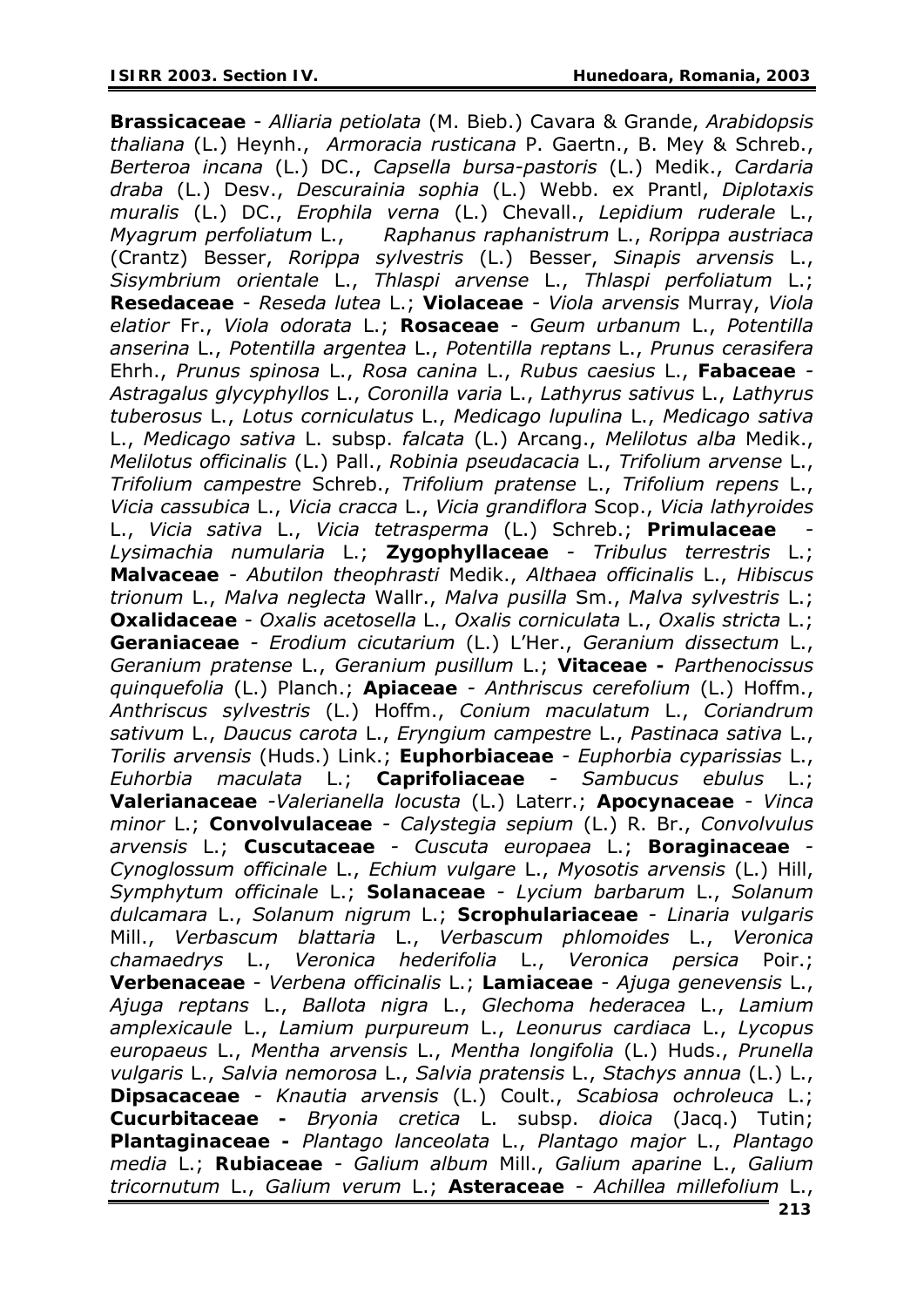*Achillea setacea* Waldst. & Kit., *Ambrosia artemisiifolia* L., *Anthemis arvensis* L., *Anthemis austriaca* Jacq., *Arctium lappa* L., *Artemisia vulgaris* L., *Bellis perennis* L., *Bidens tripartita* L., *Carduus acantoides* L., *Carduus nutans* L., *Centaurea biebersteinii* DC., *Centaurea scabiosa* L., *Chamomilla recutita* (L.) Rauschert, *Chamomilla suaveolens* (Pursh) Rydb., *Chondrilla juncea* L., *Cichorium intybus* L., *Cirsium arvense* L., *Cirsium vulgare* (Savi) Ten., *Conyza canadensis* (L.) Cronquist, *Crepis foetida* L., *Crepis setosa*  Haller f., *Erigeron annuus* (L.) Pers., *Galinsoga parviflora* Cav., *Helianthus tuberosus* L., *Inula hirta* L., *Lactuca serriola* L., *Leontodon hispidus* L., *Matricaria perforata* Merat, *Onopordum acanthium* L., *Picris hieracioides*  L., *Senecio vernalis* Waldst. & Kit., *Senecio vulgaris* L., *Solidago canadensis* L., *Sonchus arvensis* L., *Sonchus asper* (L.) Hill, *Tanacetum vulgare* L., *Taraxacum officinale* Webber, *Tragopogon pratensis* L., *Tussilago farfara* L., *Xanthium spinosum* L., *Xanthium strumarium* L., *Xanthium strumarium* L. subsp. *italicum* (Moretti) D. Löve; *Juncaceae - Juncus inflexus* L.; *Lemnaceae - Lemna minor* L.; *Liliaceae - Gagea arvensis* (Pers.) Dumort., *Gagea lutea* (L.) Ker Gawl., *Ornithogalum pyramidale* L.; *Iridaceae - Iris graminea* L., *Iris pseudacorus* L.; *Cyperaceae - Carex hirta* L., *Carex vulpina* L.; *Poaceae - Agrostis stolonifera* L., *Alopecurus pratensis* L., *Arrhenatherum elatius* (L.) P. Beauv. ex J. Presl. & C. Presl., *Avena fatua* L., *Bromus arvensis* L., *Bromus commutatus* Schrad., *Bromus hordeaceus* L., *Bromus inermis*  Leyss., *Bromus sterilis* L., *Bromus tectorum* L., *Calamagrostis epigejos*  (L.) Roth., *Cynodon dactylon* (L.) Pers., *Dactylis glomerata* L., *Digitaria sanguinalis* (L.) Scop., *Echinochloa crus-galli* (L.) P. Beauv., *Elymus repens* (L.) Gould., *Eragrostis cilianensis* (All.) F. T. Hubb., *Eragrostis minor* Host., *Festuca pratensis* Huds., *Festuca pseudovina* Hack. ex Wiesb., *Festuca rupicola* Heuff., *Hordeum murinum* L., *Lolium perenne* L., *Panicum dichotomiflorum* Michx., *Panicum miliaceum* L., *Poa annua* L., *Poa bulbosa* L., *Poa pratensis* L., *Poa trivialis* L., *Sclerochloa dura* (L.) P. Beauv., *Setaria pumila* (Poir.) Schult., *Setaria verticillata* (L.) P. Beauv., *Setaria viridis* (L.) P. Beauv., *Sorghum halepense* (L.) Pers.

### **4. Main vegetation units compendium**

*Stellarietea mediae* R. Tx., Lohm & Prsg. in R. Tx. 1950 *Eragrostetalia* J. Tx. ex Poli 1966 *Amarantho – Chenopodion* Morariu 1943 *Amarantho – Chenopodietum albi* Morariu 1943 *Portulacetum oleracei* Felföldy 1942 *Tribulo – Tragetum* Soo & Timar in Timar 1954 *Sisymbrietalia* J. Tx. in Lohm *et al*. 1962 *Sisymbrion officinalis* R. Tx., Lohm. & Prsg. in R. Tx. 1950 *Erigeronto – Lactucetum serriolae* Lohm. in Oberd. 1957 *Brometum arvensi* (Şerbănescu 1957) Kiss 1964 *Hordeetum murini* Libbert 1932 em. Pass. 1964 *Plantaginetea majoris* Tx. & Prsg. 1950 *Plantaginetalia majoris* Tx. (1947) 1950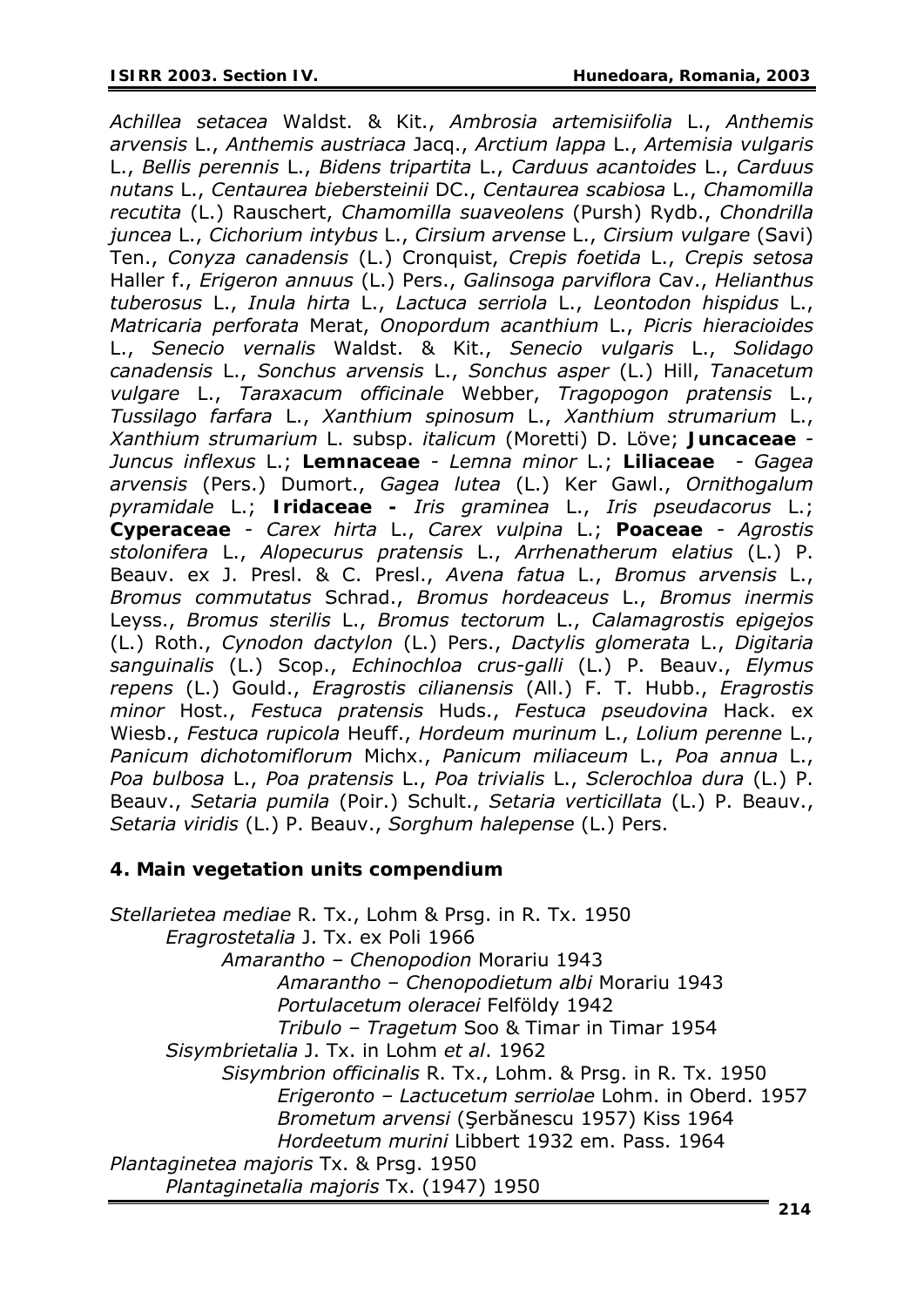*Polygonion avicularis* Br.-Bl. 1931 em. Tx. 1950 *Lolio – Plantaginetum majoris* (Linkola 1921) Beger 1950 *Poëtum annuae* Gams 1927 *Sclerochloo – Polygonetum avicularis* (Gams 1927) Soo 1940 *Artemisietea vulgaris* Lohm *et al*. in Tx. 1950 *Onopordetalia acanthii* Br.-Bl. & R. Tx. ex Klika & Hadac 1944 *Onopordion acanthii* Br.-Bl. *et al*. 1936 *Onopordetum acanthii* Br.-Bl. *et al*. 1936 *Ambrosietum artemisiifoliae* Viţălariu 1973 *Dauco – Melilotion* Görs 1966 *Conietum maculati* I. Pop 1968 *Agropyretalia repentis* Oberd. *et al*. 1967 *Convolvulo – Agropyrion* Görs 1966 *Convolvulo – Agropyretum repentis* Felföldy 1943 *Molinio – Arrhenatheretea* Tx. 1937 *Arrhenatheretalia* Pawl. 1928 *Cynosurion* R. Tx. 1947 *Trifolio repenti – Lolietum* Krippelova 1967

#### **5. Conclusions**

- 1. Spontaneous flora under survey is made up of over 250 species of cormophytous, most of which are ruderal and segetal weeds, sometimes accompanied by a few sub-spintaneous species.
- 2. We therefore confirm the presence of the *Panicum dichotomiflorum* Michx species [4] of which a population was identified at the North Station.
- 3. The spreading of the *Ambrosia artemisiifolia* L. species is of great concern, as its pollen is highly allergenic [5]. As we have seen, this species spreads very rapidly and makes up compact phytocenoses surrounded by a self-sustaining association (*Ambrosietum artemisiifoliae* Viţălariu 1973).
- 4. The vegetation under survey proves to be a rich one if we take into account the number of identified vegetal associations, but some associations are represented by phytocenoses that occupy small areas. The most widespread associations are on lawns *Trifolio repenti – Lolietum Krippelova* 1967 and *Lolio – Plantaginetum majoris* (Linkola 1921) Beger 1950, and on lanes *Convolvulo – Agropyretum repentis* Felföldy. On dried soils (and enhanced by the droughts in the last few years) we came across cenoses of *Hordeetum murini* Libbert 1932 em. Pass. 1964. on lanes we identified during the first stages of succession associations of *Stellarietea mediae* E. Tx., Lohm & Pesg. in R. Tx. 1950, almost identical to those on abandoned agricultural lands.